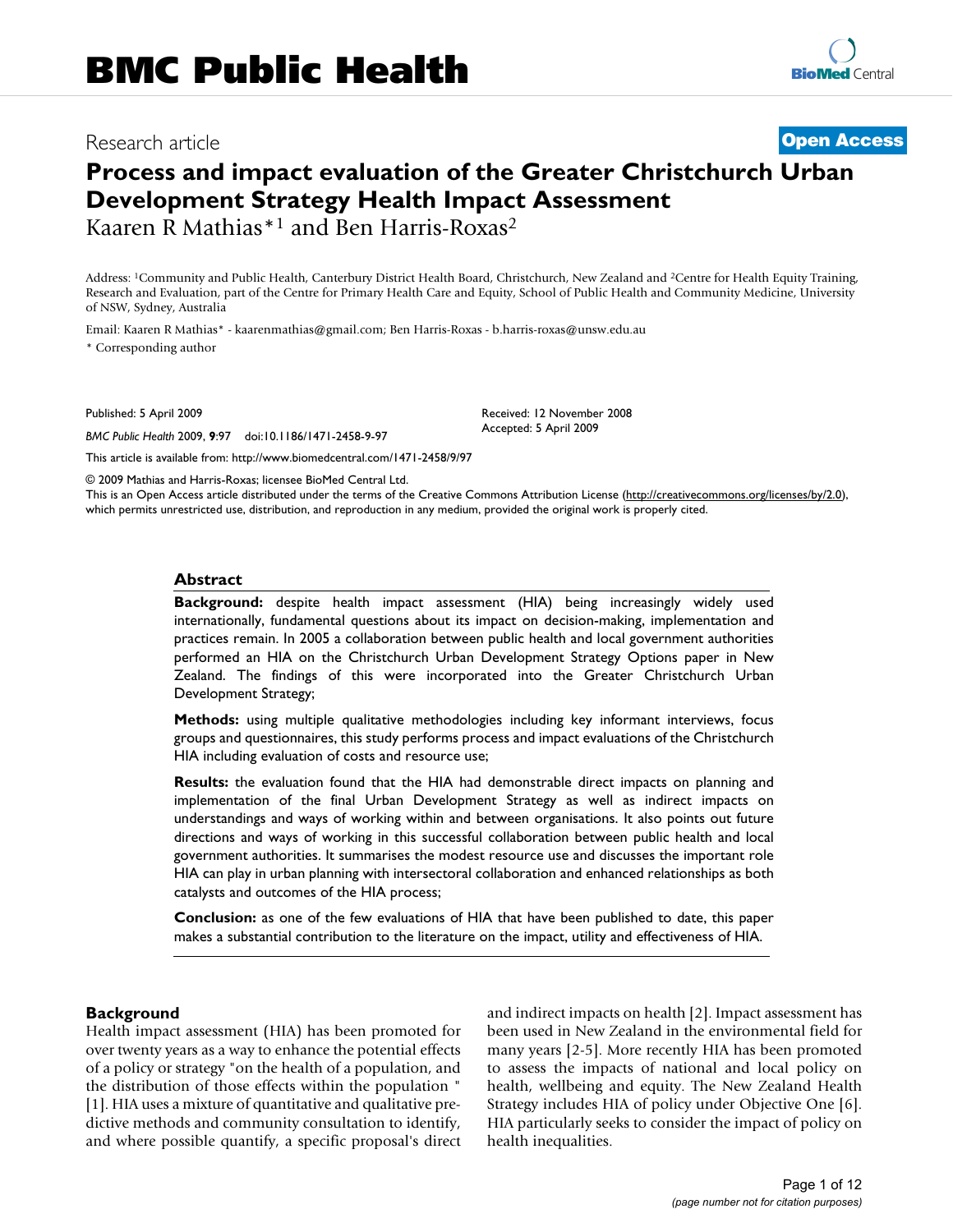Although the term 'health inequalities' is relatively new, the effect of urbanisation to disadvantage the poor was noted over one hundred and fifty years ago. Urban planning plays an important role in shaping the environmental, social and economic health determinants in cities [7-9].

Evaluations of Health Impact Assessments have been infrequently performed, and rarely published. Evaluation of HIA has been identified as the field of HIA research most urgently requiring attention [3,10-15]. With HIA's use becoming more widespread, it is important to describe what HIA can achieve and what it can not.

The Greater Christchurch Urban Development Strategy HIA (UDS HIA) provided an opportunity for both a process and an impact evaluation. Process and impact evaluations allowed review of the HIA itself and its impacts on policy over a medium term time frame (two to three years). While outcome evaluation to determine validity of HIA predictions and changes in health and health determinants is the most desirable measure of success of an HIA, in reality the 20 – 30 year time frame required and numerous factors that impact on health outcomes make it difficult if not impossible to perform. The process evaluation was undertaken concurrently with the HIA being conducted in 2005, while the impact evaluation was undertaken in 2008.

This report adds to the limited existing literature on evaluation of HIA. The process evaluation sought to answer whether this HIA achieved its objectives, identify success factors and to quantify resources use. The impact evaluation's objectives were to describe the impacts of the HIA on the final UDS, including possible reasons for inclusion, describe unintended impacts of the HIA and evaluate the effectiveness of HIA in policy. Points are discussed in detail and several conclusions made for future evaluations of HIAs.

## *HIA in New Zealand*

In New Zealand central, regional and local government each have a role in urban development and planning in New Zealand. The Regional Council has responsibility for preparing the Regional Policy Statement under the Resource Management Act. This sets the direction for managing the region's natural resources and outlines the settlement pattern for a region. Local councils must give effect to the Regional Policy Statement through their District Plans which provide the framework for the management of land use and subdivision.

Incorporation of Treaty of Waitangi principles is implicit in HIA in New Zealand [5]. HIA specifically examines possible impacts of policy on Maori and to ensure that policy formation follows Treaty of Waitangi principles of participation, partnership and protection.

## *Greater Christchurch Urban Development Strategy HIA 2005*

The Greater Christchurch UDS is an initiative in the Canterbury region of New Zealand, involving local government authorities (Christchurch City Council (CCC), Waimakariri and Selwyn District Councils, and Environment Canterbury (the Regional Council) and Transit New Zealand (now the New Zealand Transport Agency). The Strategy seeks to guide urban growth in the Greater Christchurch region over the next forty years with predictions that the region's current population of 380000 will have grown to 500000 [16].

In April 2005, a public consultation document on options for growth and development in the greater Christchurch region was made public. It summarised key issues and presented three options for managing growth as: concentration, consolidation and dispersal versus the 'business as usual' option (where urban growth is less regulated and driven by private developer demand). Of 3250 feedback forms received, 62% supported the Concentration option. This focussed 60% of new housing in urban renewal and 40% in new land release subdivisions.

In June 2005 Community and Public Health, a division of the Canterbury District Health Board (CDHB) proposed to CCC staff that they perform a Health Impact Assessment on the options document of the Greater Christchurch UDS [16]. The CCC planning and policy team responsible for the UDS policy formation supported and welcomed an HIA from the first scoping and screening workshop, expressing interest in using HIA findings within the strategy. They accommodated HIA timelines within the strategy project requesting HIA completion (including a presentation to the Urban Forum) by December 2005. The UDS team worked collaboratively with CDHB staff to optimise the HIA process. Key stakeholders of the HIA steering group were CDHB, CCC and Environment Canterbury. The project working group comprised two public health physicians from CDHB and two senior policy analysts from CCC. One public health physician was the HIA project leader.

The specific aims and objectives of the HIA were:

I. To provide evidence about the links between urban development and health for decision-making;

II. To assess the positive and negative health impacts of the UDS and provide recommendations to increase positive and decrease negative inputs;

III. To strengthen partnerships working between sectors and ensure appropriate participation of the community including those that are vulnerable due to social exclusion;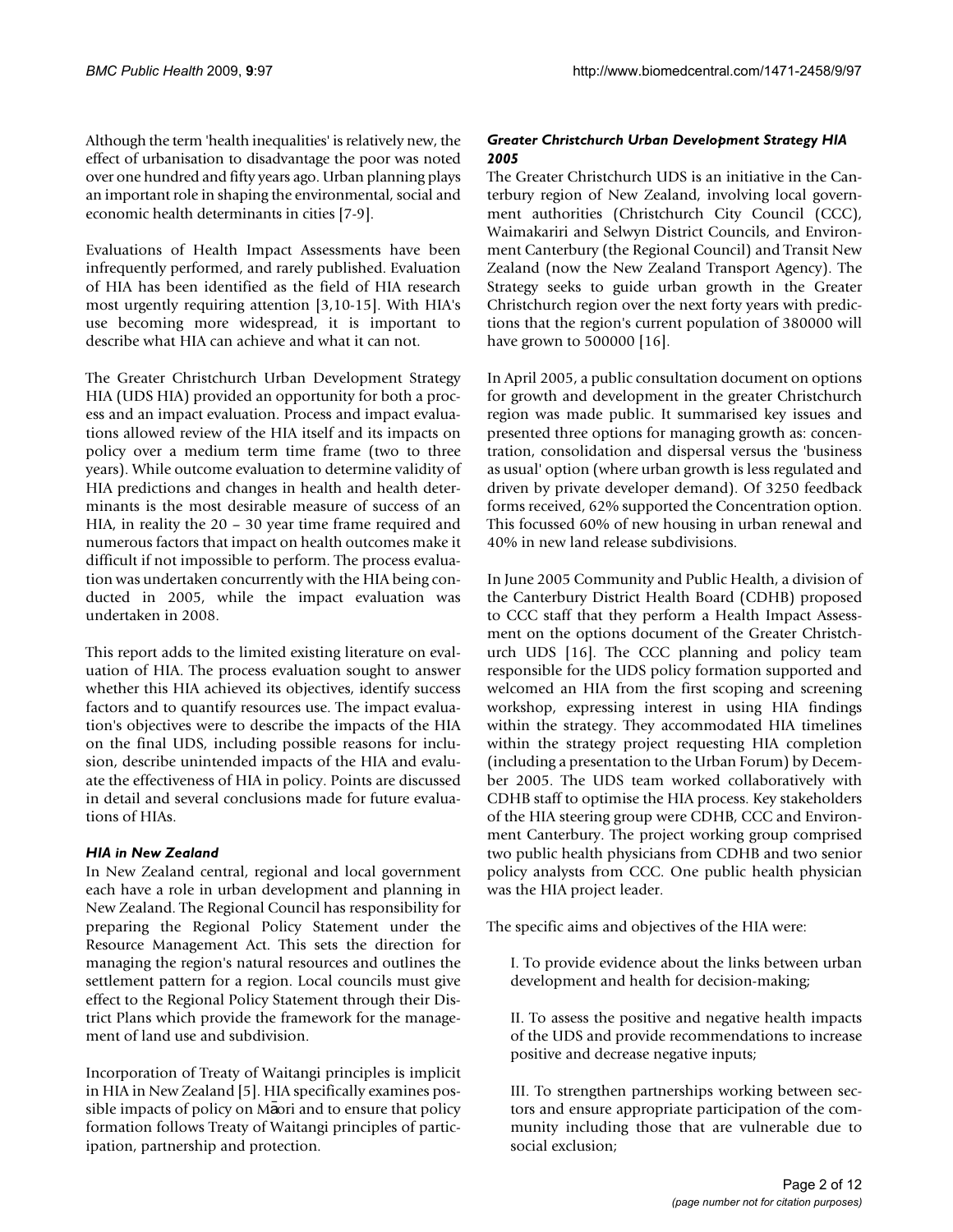IV. To involve Maori in all levels of the HIA process; and

V. To build capacity and knowledge of HIAs in Christchurch and New Zealand.

Interestingly the HIA did not explicitly include any aims and objectives relating to maximising the extent and distribution of positive health impacts and mitigating negative health impacts, though this may be because these objectives were regarded as axiomatic of all HIAs. The HIA followed the standard HIA process of screening, scoping, appraising and evaluation [5]. An initial screening and scoping workshop was held, and was later found to be critical to engaging key stakeholders and ensuring the future collaboration between local government and health as partners, both in the HIA and subsequent projects. The HIA model was pragmatic, prospective and used multiple agencies and disciplines. This 'fit for purpose' approach to HIA [17,18] seeks to deliver the benefits of the HIA within existing resource and time constraints. The HIA therefore involved rapid appraisals and no primary research. The HIA methodology included:

- Screening the UDS to determine if it was suitable for an HIA to be conducted;
- Scoping the HIA;
- Eight rapid appraisal workshops in technical areas (two to four hours each);
- Literature reviews and summaries
- Report-back to workshop participants via the Internet and a summary meeting;
- Circulating the draft HIA report to key stakeholders, then presenting it to the UDS Management Team and Forum [19]
- Concurrent process evaluation.

Scoping led to a focus on six determinants of health: air, waste, water, social connectedness, housing and transport. Waste was subsequently omitted due to resource constraints. A further working group was developed around engaging with local Maori who were significantly under-represented in the UDS consultation process. Only 1.5% of the 3250 respondents to the UDS Options document were Maori, yet Maori make up 7.3% of the population of Canterbury and have the poorest health status of any ethnic group in New Zealand [20]. The UDS HIA has been reported on in greater detail elsewhere [21-23].

## **Methods**

The process and impact evaluations followed published evaluation methodologies [14,15,24]. An employee of CDHB acted as the HIA evaluator. Risks of loss of independence and bias were managed through review of methods and findings with colleagues at the School of Medicine at the University of Otago, Christchurch, and CCC at key points through the evaluation process. It was undertaken in collaboration with the HIA working group who worked with the evaluator to develop the evaluation objectives and methods and assisted in data collection.

Process and impact evaluations used multiple qualitative research methodologies (key informant interviews, focus groups, workshops, surveys and document review) as primary methods of data gathering to maximise data richness and understanding. Findings were analysed thematically and triangulated using different methods to examine the same issue, to increase the reliability of findings. Greater detail on methods and all aspects of the evaluations is available in the original evaluation reports [25,26].

## *Process evaluation*

Objectives of the process evaluation were to assess whether this HIA achieved its stated objectives, to identify critical success factors and opportunities for improvements in the process, and to quantify resource use.

Four of the eight HIA workshops were evaluated by participant observation, a review of the workshop report and HIA outputs including reports and other documentation, and surveys completed by workshop participants. A single focus group was held. The surveys of workshop participants used open-ended questions and Likert scales. The documentary analysis was undertaken on working group minutes, key reports and background documents. Resource-use was measured and hours estimated by a questionnaire filled in by project and human resources staff of CDHB. Hourly rates were based on salaries in 2005 and all comparisons with international HIA costings use US Dollars at December, 2005 exchange rates.

## *Impact evaluation*

The objectives of the impact evaluation were to assess what changes to decision-making and implementation had occurred as a result of doing the HIA, and what other indirect impacts had eventuated, such as changes to crosssectoral relationships, engagement with Maori, and knowledge and understanding of HIA. Key informant interviews used a semi-structured format. The interview schedule included in Table 1 was modified for key informants outside Christchurch. The sample of key informants was identified by members of the HIA working group and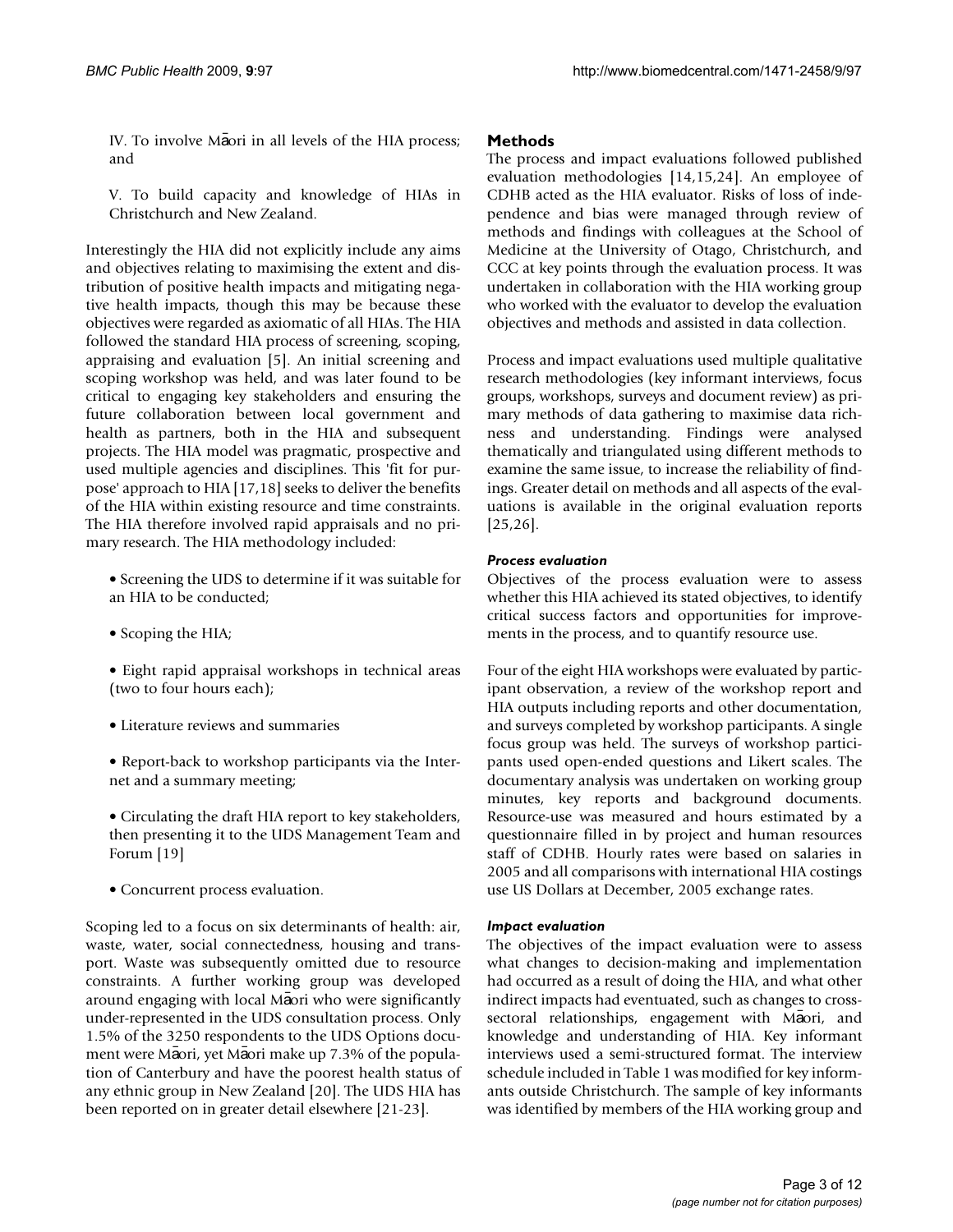based on individuals who had been involved in the design or implementation of the HIA, as well as those who had been involved in an advisory capacity. The sample of 23 included representatives of each UDS partner organisation, as well as steering group members, and New Zealand and Australian HIA consultants and academics. Three of the original 23 identified were not available. Key informants were interviewed face-to-face (and by telephone for those from outside of Christchurch) using the interview schedule in Table 1.

Stakeholders from the original key informant sample, as well as a local government politician from that time, and members of the Urban Forum and local government staff involved in implementation of the UDS were provided with a briefing report summarising findings from key informant interviews and the document analysis, and invited to a full-day HIA impact evaluation workshop in April 2008. Fourteen people attended the workshop. Data was thematically analysed to identify emerging patterns. Both evaluations specifically sought to identify unintended impacts of the HIA as well as to describe aspired impacts that had not been achieved.

The document review included the final UDS [27], HIA report [21] and relevant CDHB and CCC documents. The primary output of the document review is summarised in Table 2.

## **Results**

Results for both the process and impact evaluation will be presented in an integrated format which synthesises findings rather than separate reporting of each qualitative methodology used. Roman numerals used in reporting results relate to relevant HIA objectives.

## *Process evaluation results*

Findings of the process evaluation are described against the HIA objectives (listed earlier) as it sought to evaluate whether these had been fulfilled, and in a table summarising resources used (Table 3).

## *Did the HIA fulfil its objectives?*

Key stakeholders reported during the process evaluation that the HIA had fulfilled all five of its objectives. The HIA report was regarded as having provided a comprehensive literature review of evidence to support decision making. Each working group was supported by a literature review summarising the key health impacts of different urban development approaches which included literature search strategies and search terms used, and multiple citations of peer-reviewed literature [21]. The recommendations included measures to enhance potential positive health impacts and mitigate potentially negative health impacts of the UDS (II). For example, in the Air Quality section the HIA recommendation says: "Projects should aim to reduce the reliance on solid fuel burners while ensuring availability of affordable and healthy alternative heating options." The HIA strengthened partnerships and had a high level of cross-sectoral support (III). This was endorsed by steering and working group members as well as participants of workshops in questionnaire responses. Maori were involved throughout the HIA process  $(IV)$ . This was illustrated through Maori participation in the workshops (screening and appraisal), *hui* (a Maori word describing a formal gathering following Maori protocols) and presentation of the UDSHIA report at the Urban Forum [28]. The UDS HIA increased HIA related capacity and knowledge regionally and nationally (V). This was not demonstrable until the time of impact evaluation and is described in that section of the results.

Most participants were very positive about involvement in the HIA and felt it facilitated new cross-sectoral relationships, was enjoyable, and met its objectives. They described the HIA as important and groundbreaking in both Canterbury and New Zealand and commented on its importance in relationship-building, particularly in the Maori working group. There was strong support for the cross-sectoral workshops with several participants in both waste and water workshops (from Environment Canterbury and Environmental Science & Research (ESR) – a Crown Research Institute) describing workshops as a first ever occasion where all the people working on that issue were seated together in one room, and considered this led to opportunities for working together. Two participants in technical workshops felt the HIA added little new information and was a poor use of their time.

Questionnaire respondents described the social connectedness workshops as particularly effective at ensuring a participatory process for the community. Three social con-

**Table 1: Interview schedule for impact evaluation – Key Informants**

<sup>1.</sup> From your knowledge how was the Christchurch HIA used in policy development and advice?

<sup>2.</sup> How was the UDS (as the policy proposal) changed as a result of the HIA?

<sup>3.</sup> To what extent that you are aware, were the recommendations of the HIA accepted and implemented by policy makers? Do you know of any mitigation measures undertaken?

<sup>4.</sup> What do you see as more distal impacts/'side spin-offs' of the Christchurch HIA? E.g. synergies/partnerships/increased role of health on the agenda.

<sup>5.</sup> Are there ways you can think of that this HIA did not fulfil or meet expectations? Can you elaborate?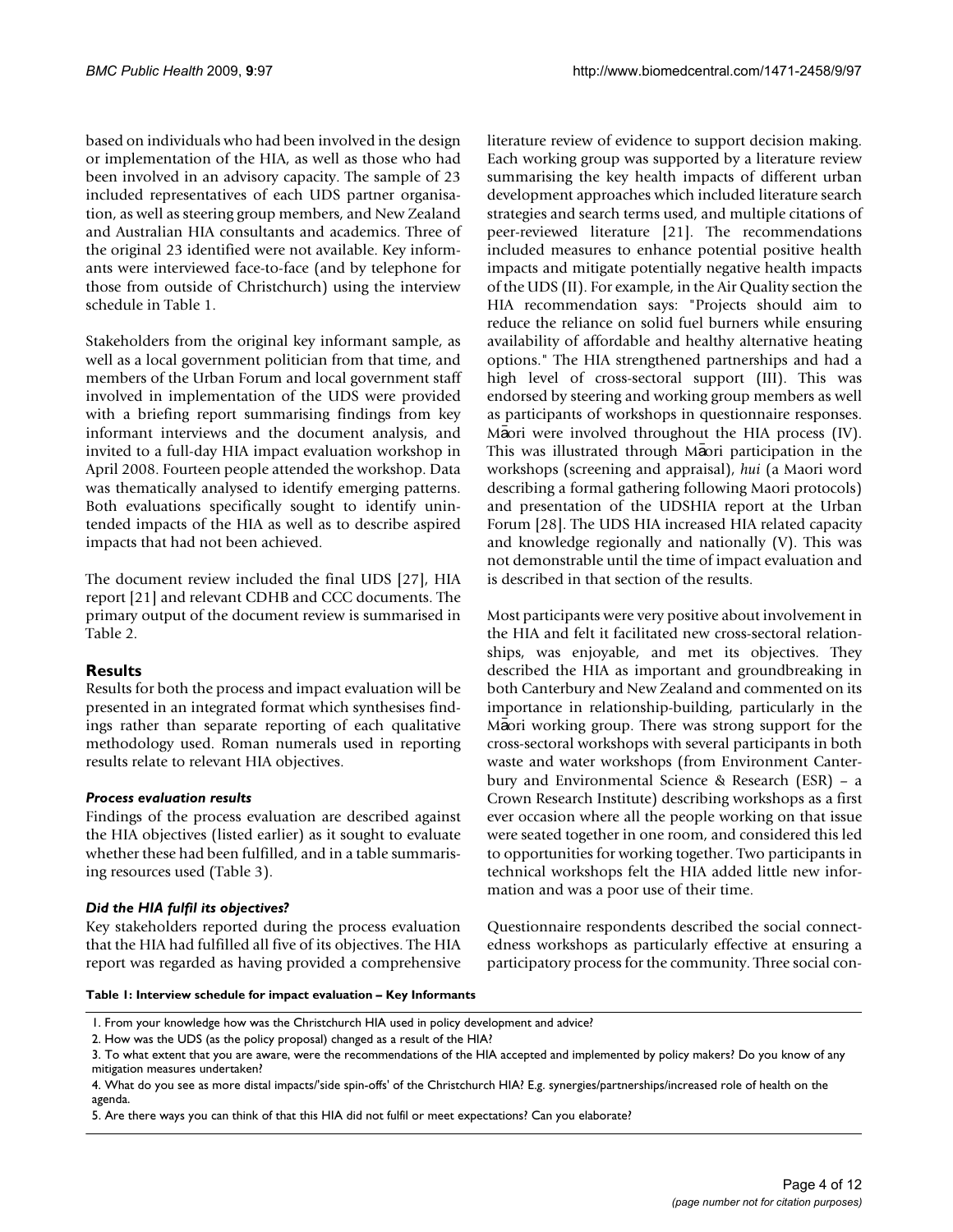| Focus of recommendations in<br>the HIA | <b>Number of HIA</b><br>recommendations included in<br><b>UDS Approaches</b> | <b>Number of UDS Actions</b><br>addressing HIA<br>recommendations | <b>Number of Top Twenty</b><br><b>Actions linked to HIA</b><br>recommendations |  |
|----------------------------------------|------------------------------------------------------------------------------|-------------------------------------------------------------------|--------------------------------------------------------------------------------|--|
| Summary                                | $I$ of 4                                                                     |                                                                   | 0                                                                              |  |
| Air                                    | $4$ of 6                                                                     | $\mathbf{2}$                                                      | 0                                                                              |  |
| Water                                  | $4$ of 5                                                                     | $\overline{2}$                                                    |                                                                                |  |
| Social connectedness                   | $6$ of $6$                                                                   | 5                                                                 | 2                                                                              |  |
| Housing                                | $3$ of $4$                                                                   | 2                                                                 |                                                                                |  |
| Transport                              | 5 of 7                                                                       | 4                                                                 | 0                                                                              |  |
| Maori                                  | $I$ of $I$                                                                   |                                                                   | 0                                                                              |  |
| <b>TOTAL</b>                           | 24 of 33                                                                     | $\overline{17}$                                                   | 4                                                                              |  |

**Table 2: Summary of HIA recommendations included in the UDS Key Approaches, Actions and Top Twenty Priority Actions**

nectedness workshops were held with many high-needs groups such as new immigrants, mental health consumers, Pacific people, and beneficiaries represented. A disabled group and representative of the Chinese association particularly described value in this workshop and felt it had increased their 'voice' for being heard in the UDS consultation process.

The primary issues identified restricting the conduct of the HIA was the time limitation (only four months) and limited human resource (equivalent to one person working for five months full time).

#### *Resource use*

Most of the costs in Table 3 were borne by the CDHB, CCC and Environment Canterbury using existing employees and budget lines. The total costs of NZD 74325 (USD 42421 on 15 December 2005) do not include opportunity or transactional costs.

## *Impact evaluation findings*

This section details whether HIA objectives were met, impacts on policy, impacts of individual HIA objectives, indirect and aspired impacts and ideas for future directions of HIA in Canterbury.

The final HIA report was presented to the Greater Christchurch Urban Forum in November 2005 and published in April 2006 [21]. CCC's commitment to the HIA was shown by their publication of a four page summary of the HIA [29].

*Policy changes resulting from HIA (HIA Objectives I and II)* The final UDS Strategy [27] includes many policy components that were recommended in the HIA as well as several that were not. Whilst the inclusion of components recommended in the HIA cannot be attributed solely to the HIA, their inclusion indicates an acceptance of the important role the UDS will have in determining future population health outcomes in the Canterbury region. Key informants agreed that the health content of UDS increased significantly after the UDS HIA report.

The UDS document is nearly 200 pages long with an initial background and context section. It describes the Top Twenty Priority Actions for the next three years to ensure necessary governance structures and implementation frameworks (p34–36) [27]. This is followed by the body of the strategy, with six Strategic Direction Areas and their implementation actions. For example, the 'Enrich Lifestyles' Strategic Direction Area, has within it areas such as health and wellbeing, education, community development. Each implementation action area covers four aspects:

- Explanation (why an action is being undertaken);
- Growth issues (summary of issues identified in consultation process);
- Key approaches (policy approaches to be taken that will guide action implementation);
- Actions which use a tabular format and cover Action, Lead agency, Support agencies, Cost implications, Implementation tools, Links to strategy and Timing.

The process of assessing and incorporating HIA recommendations into the UDS was described by key inform-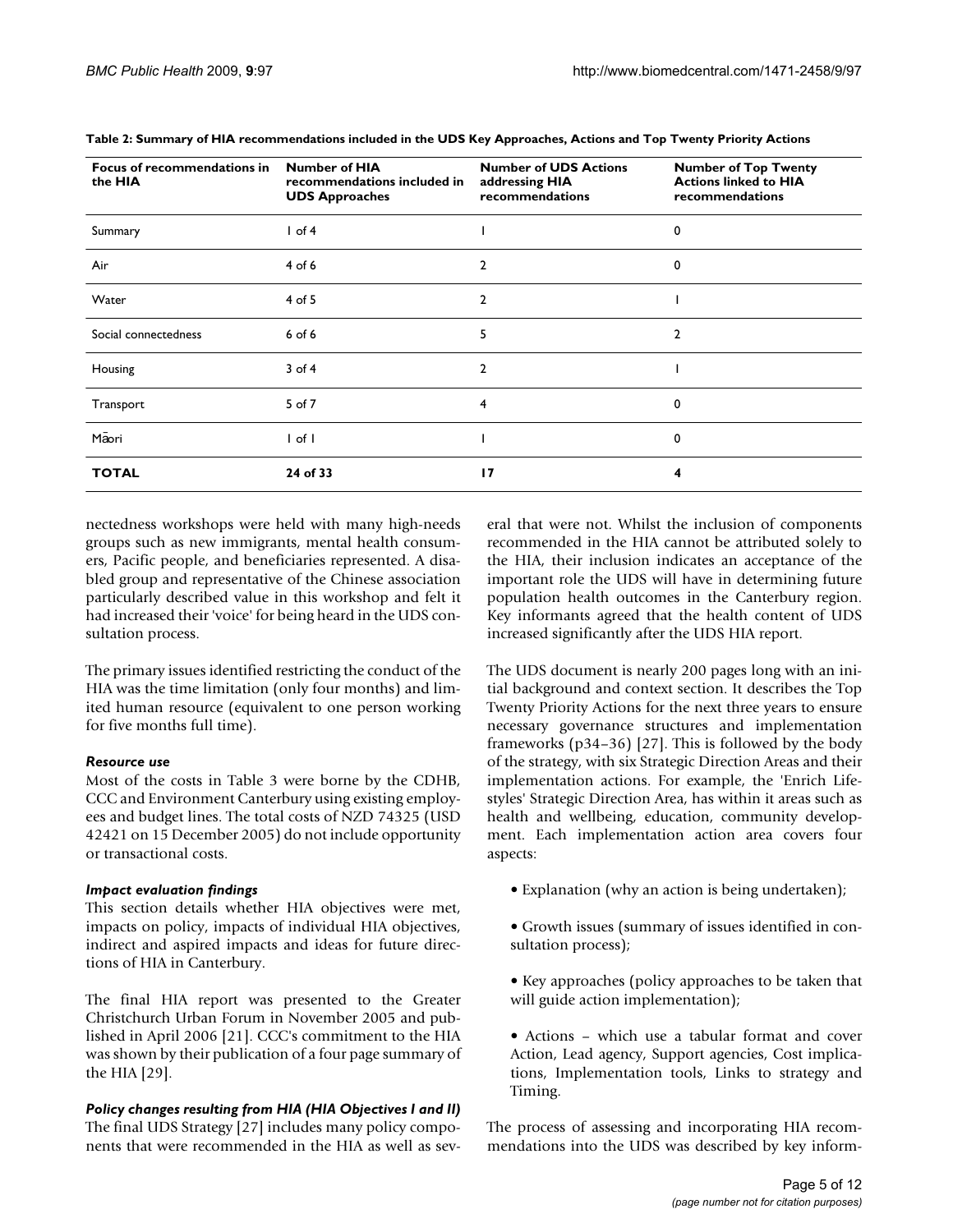| Table 3: Summary of human and financial resources used in the |
|---------------------------------------------------------------|
| <b>Greater Christchurch UDS Health Impact Assessment</b>      |

|                                                     | Time<br>(hours) | Cost<br>(NZD) |
|-----------------------------------------------------|-----------------|---------------|
| <b>Employment costs</b>                             |                 |               |
| HIA meeting hours<br>Formal meeting hours           | 364             | \$9100        |
| Steering group meetings                             | 36              | \$2160        |
| HIA dedicated employed hours                        | 950             | \$31850       |
| <b>TOTAL</b> (HIA employed + meeting hours)         | 1350            | \$44210       |
| <b>TOTAL</b> (Multiplied by 50% for overhead costs) |                 | \$66315       |
| <b>Direct costs</b>                                 |                 |               |
| Contractors                                         |                 | \$3840        |
| Literature reviewers                                |                 | \$1700        |
| Flights/travel                                      |                 | \$770         |
| Conferences attended                                |                 | \$1500        |
| Other (Catering)                                    |                 | \$200         |
| <b>TOTAL</b>                                        |                 | \$8010        |
| SUBTOTAL (direct costs)                             |                 | \$8010        |
| SUBTOTAL (employment costs)                         |                 | \$66315       |
| <b>GRAND TOTAL</b>                                  |                 | \$74325       |

ants as informal. Responsibility for decision-making rested with planning and policy making staff at CCC responsible for the UDS. They described having read and considered the HIA report while preparing the policy document. In some sections the HIA recommendations were directly translated into UDS 'policy approaches' but not necessarily into the action tables. For example, in the transport section the HIA recommended "Minimise adverse effects on communities when constructing and developing arterial roads (p 50) [21]. The UDS Key Approach corresponding with this advised: "Avoid severing communities from facilities by major highways." (p53) [27]. This had no linked action. Key informants within the UDS team confirm that while only the action tables are being used for monitoring implementation of the UDS, the policy approaches define the underlying philosophy and will continue to direct urban development in subsequent revisions of the UDS. Table 2 summarises the extent of inclusion of HIA recommendations in the final UDS document.

#### *Overall section on Health and Well-being*

A key impact of the HIA within the final UDS was the inclusion of a new section in the final Strategy titled "Health and Well-being" authored by the HIA project leader. This section includes an explanation of Health's inclusion in the strategy. Health indicators, however, were not mentioned in Priority Action Number Thirteen where other similar indicators were located.

## *Summary of HIA recommendations and inclusion in the UDS*

#### *General recommendations*

Of four general recommendations, only the one recommending that HIA is incorporated into the development and analysis of UDS policy was included in the final UDS.

#### *Air quality*

four of six recommendations were included in the UDS, but only two translated into action points. A recommendation on the need for cross-sectoral collaborative working groups was not included.

#### *Water quality*

four of five recommendations, with two related action points, were included in the UDS. The HIA recommendation advocating for a cross-sectoral steering group for water resource management in the region, with Ngai Tahu (the Maori tribe or 'iwi' who are 'tangata whenua' (people) of the land) in Canterbury) representation, was not included in the UDS.

#### *Social connectedness*

all six HIA recommendations with five linked action points were included in the UDS. The Top Twenty Priority Actions also included two generic actions around social connectedness (Numbers Sixteen and Nineteen).

#### *Housing*

three of four HIA recommendations with two action points were included.

#### *Transport*

five of seven HIA recommendations were included in the UDS with four action points linked to these.

#### *<i>Engagement with Maori*

the single HIA recommendation, with a linked action point was included in the UDS. None of the Top Twenty Priority Actions deals explicitly with Maori development/ concerns.

Other impacts of the HIA on local government policy were also described by key informants and workshop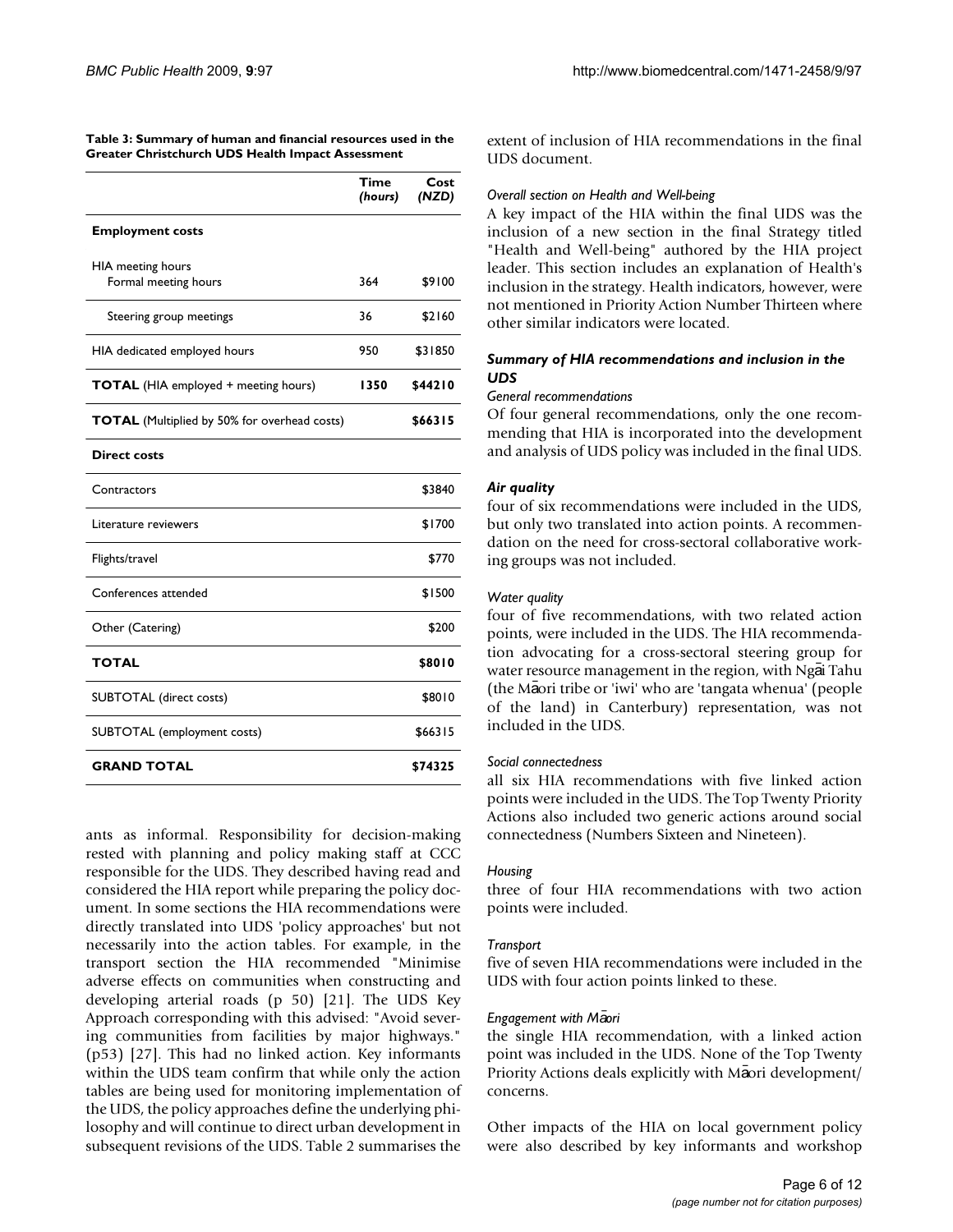attendees. A key informant described that the HIA catalysed partnerships that contributed to amendments made to the Natural Resources Regional Plan (NRRP) [30].

Some policies were described to have had a direct and attributable link to the HIA (such as the proposal of a Christchurch City Health Development Plan, 2008) [31]. Other publications such as the Health Promotion and Sustainability Through Environmental Design Guide [32] and the CCC Community Charter [33] describe the UDS HIA as one of several contributing factors in their development. HIA as a tool has also been incorporated into the CDHB's 'Healthy Eating Active Living Action Plan' [34] as a result of the UDS HIA.

Several key informants described the HIA and its process as leading to a deeper consideration of health and inequalities in City Council policies. They described the HIA as giving permission for social and health principles to be included to a greater extent in CCC strategies and programmes.

## *HIA impacts on cross-sectoral relationships (HIA Objective III)*

*"We realised there was another whole sector that could swing in support of the UDS... to have health people there mucking in behind in support of densification and consolidated urban design option was really fantastic."* Senior Policy Maker, Environment Canterbury

Impact evaluation workshop participants and key informants described ongoing frequent contact between the key organisations which had been facilitated by relationships developed during the HIA. Local government and health board key informants described the HIA as facilitating different sectors in learning a new vocabulary and language. For example, where local government have talked of 'social development' and 'equity', health people would use the terms 'health outcomes' and 'health inequalities'.

Key informants described relationships built during the HIA as contributing to the launching of the electronic network, the South Island Public Health Analysis Information Base. This provides an interactive bulletin board, archive, and e-discussion for public health and local government throughout the South Island, with administration resting with Environment Canterbury and CDHB. Analysis of use of the SIPHAN information base on 8 April, 2008 showed there were 71 registered users and 152 posts, viewed a total of 1793 times.

Key informants in both local government and CDHB described the creation of a new public health physician post within local government as an impact attributable to the HIA. The HIA was considered to have given local government a new perspective on the skills and knowledge a public health person could provide as well as a clear track record that illustrated the benefits of input from a public health trained person. Serendipitous factors at play in particular included the support of a local government manager with core training in health as well as experience in management in the health sector and strong interest expressed in filling this role by the HIA project manager.

## *HIA Impacts on engagement with Maori (HIA Objective IV)*

*"It was not so much the event but the process of the HIA which* has cemented relationships" Maori consultation stream leader, CDHB

Ngai Tahu had been invited to be part of the UDS Forum but their contribution and role prior to the process of the HIA was limited. The HIA Maori working group was led by a Maori public health physician who used the opportunity of the HIA to build relationships between the CDHB and Maori in Canterbury through meetings, hui and particularly through facilitating the visit of a Maori urban design specialist. Several key informants described the HIA's strong focus on Maori and felt this facilitated the subsequent re-engagement of Maori in the UDS Forum and final policy.

This engagement was illustrated with the participation of Ngai Tahu in the Urban Forum, subsequent to the HIA, as well as the endorsement of the UDS by Mark Solomon, Kaiwhakahaere of Te Runanga o Ngai Tahu (CEO of the Governing body of the Ngai Tahu tribe) [27].

#### *HIA impacts on capacity and knowledge of HIA regionally and nationally (HIA Objective V)*

*"This has been the most ambitious HIA done in New Zealand to date – and what's more, the ambitious size and scope of it were matched by its delivery."*

## HIA consultant, Canterbury

Dissemination of the HIA results and process followed resulted in publications and presentations with national and international recognition of the HIA. Many of the key informants felt that this HIA had given credibility to the approach of HIA among local government policy makers both regionally and nationally. Key informants described this HIA as high profile and successful.

Key informants as well as workshop participants described what they saw as the success factors coming out of this HIA. The factors most frequently identified were strong leadership of the project and the creation of a public health physician position in the CCC and CDHB, jointly funded by both organisations. Several key informants reported that this nurtured many of the impacts of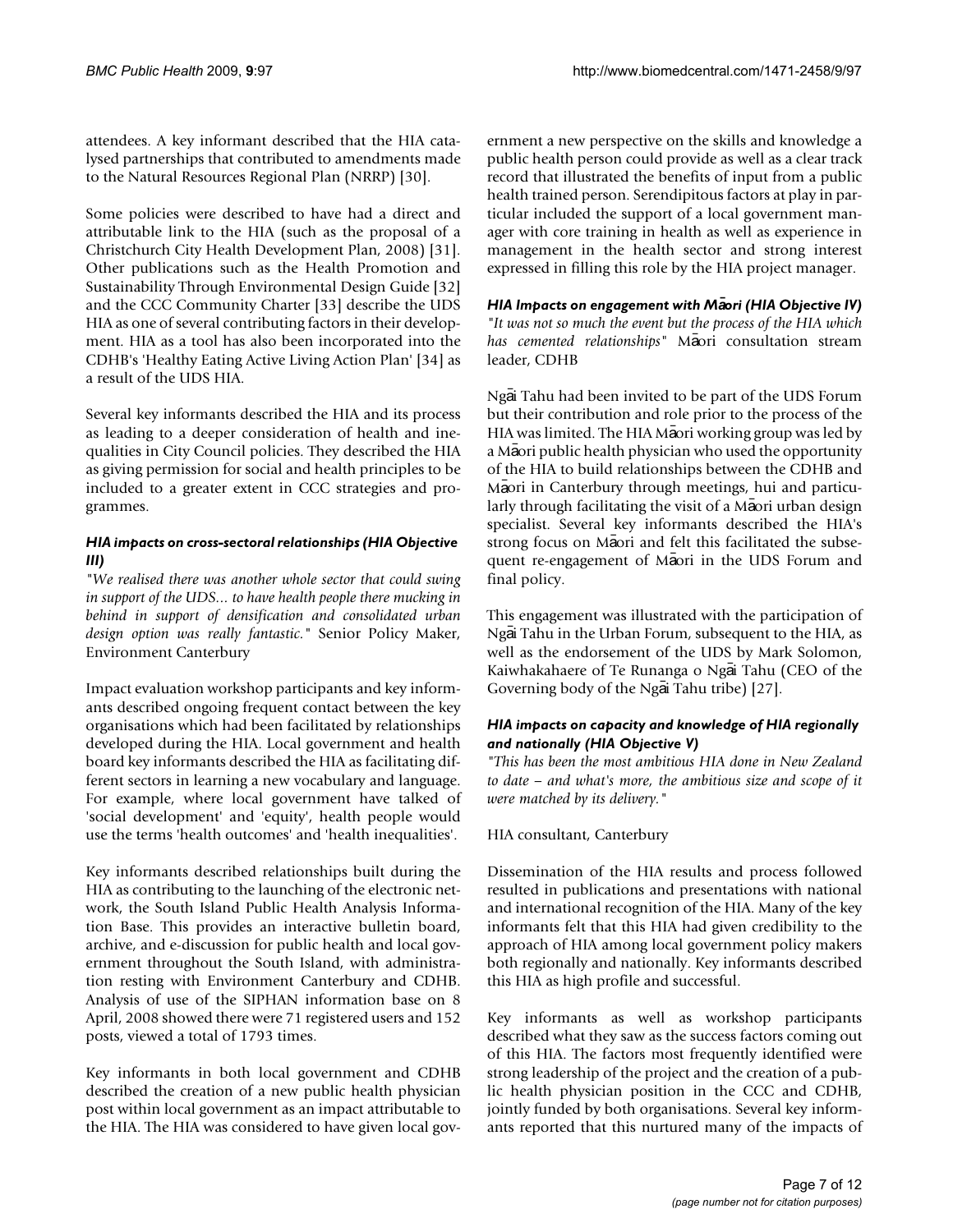the HIA. This is the first joint appointment by a health board and local authority in New Zealand, and was described as a good example of the goodwill and effective relationships between health and local government developed through the HIA.

A third success factor described was strong cross-sectoral relationships. The entire HIA used collaborative process between CDHB, CCC and Environment Canterbury. Working and steering groups included members of different organisations and successful cross-sectoral relationships such as the CCC guide for Health Promotion and Sustainability [32] jointly launched by the Chief Executive Officer of the CDHB and the Mayor of Christchurch.

A fourth success factor described was the thorough documentation and dissemination of the HIA – which included writing up of the HIA in peer-reviewed journals [22,23] as well as the formal process evaluation [25]. The HIA report was described as being appropriately written and phrased to reflect organisational language and concerns without compromising the content and quality of recommendations. It was presented as a keynote presentation [35] in a conference in Melbourne and is used as a case study in HIA training in New Zealand [36] and Australia [37]. A key informant based in Australia described this HIA as an important milestone in the acceptance and credibility of HIA in Australasia.

*It 'feels' like we're bringing health into our planning more consistently and organically – especially at the CCC office level – but there's lots more to do at an executive and political level."* Programme Manager – CCC

Key informants described a change in ways of working attributable to the HIA. In the CDHB, HIAs are described as now being formally part of core business for the Division of Community and Public Health within CDHB. This HIA was felt to have catalysed a new focus on sustainability issues and for the CDHB Risk Management Committee to work on higher level policies. The HIA was considered to have led to further HIAs including the Central Plains Water Scheme (CPWS) HIA [38] and the Christchurch Transport Interchange project with CCC in 2008 [39].

Within the CCC, the HIA was described as a tool that has synergised well with the Local Government Act 2002 which provides the general framework and powers under which New Zealand's 85 democratically elected and accountable local authorities operate [40]. The Local Government Act recognises that local authorities are able to provide community governance at the local level and make a significant contribution to social, economic, environmental and cultural well-being. The CCC publication of the UDS HIA summary was used at the two-week technical Inquiry by Design workshops in August 2006 which used a principle-led approach to develop the settlement pattern of Greater Christchurch, considering social, cultural, environmental, growth and land use elements (p33) [27].

Many of those involved in policy making described increased understanding of health impacts. Examples of this include the use of the Healthy Housing Index on Council housing stock [41], in the Inquiry by Design workshops (August 2006), HIA training received by six CCC staff and work by the large cross-sectoral group of 'Healthy Christchurch' on a City Health Plan [31].

#### *Aspired impacts that the HIA did not realise*

Several key informants and workshop participants described a strategic plan like the UDS as limited by regulatory mechanisms within New Zealand's Resource Management Act 1991 [42]. This limits the extent HIA can impact health determinants through limiting spheres of influence of local government policy, such as the UDS.

Universally, workshop attendees felt that greater dedicated human and financial resourcing for the HIA could have allowed the identification and appraisal of a broader range of determinants of health. For example, the 'waste' health determinant stream was withdrawn due to resource constraints. This would have provided a more comprehensive assessment of potential positive and negative, intended and unintended health impacts.

Several key informants felt that HIA as a practice has achieved minimal integration into the larger CDHB's core business. This theme recurred within the CCC, where HIA was considered to be useful and part of practice in some areas yet unheard of in others. Concern around lack of diffusion of HIA within organisations is repeated at the national level where disappointment was expressed that HIA has been used minimally by central government in New Zealand.

One key informant described inequalities as inadequately explored by the HIA process, with examples such as the differential equity impacts of urban densification on private outdoor space, and increased storm water run-off possibly leading to damp housing. A concern expressed at the workshop was that using a participatory HIA approach can increase the time required for policy formation, limiting potential responsiveness and agility of policy development processes.

#### *Future directions*

A final section of the HIA impact evaluation workshop focussed on what should be done differently by partner organisations to achieve significant changes in health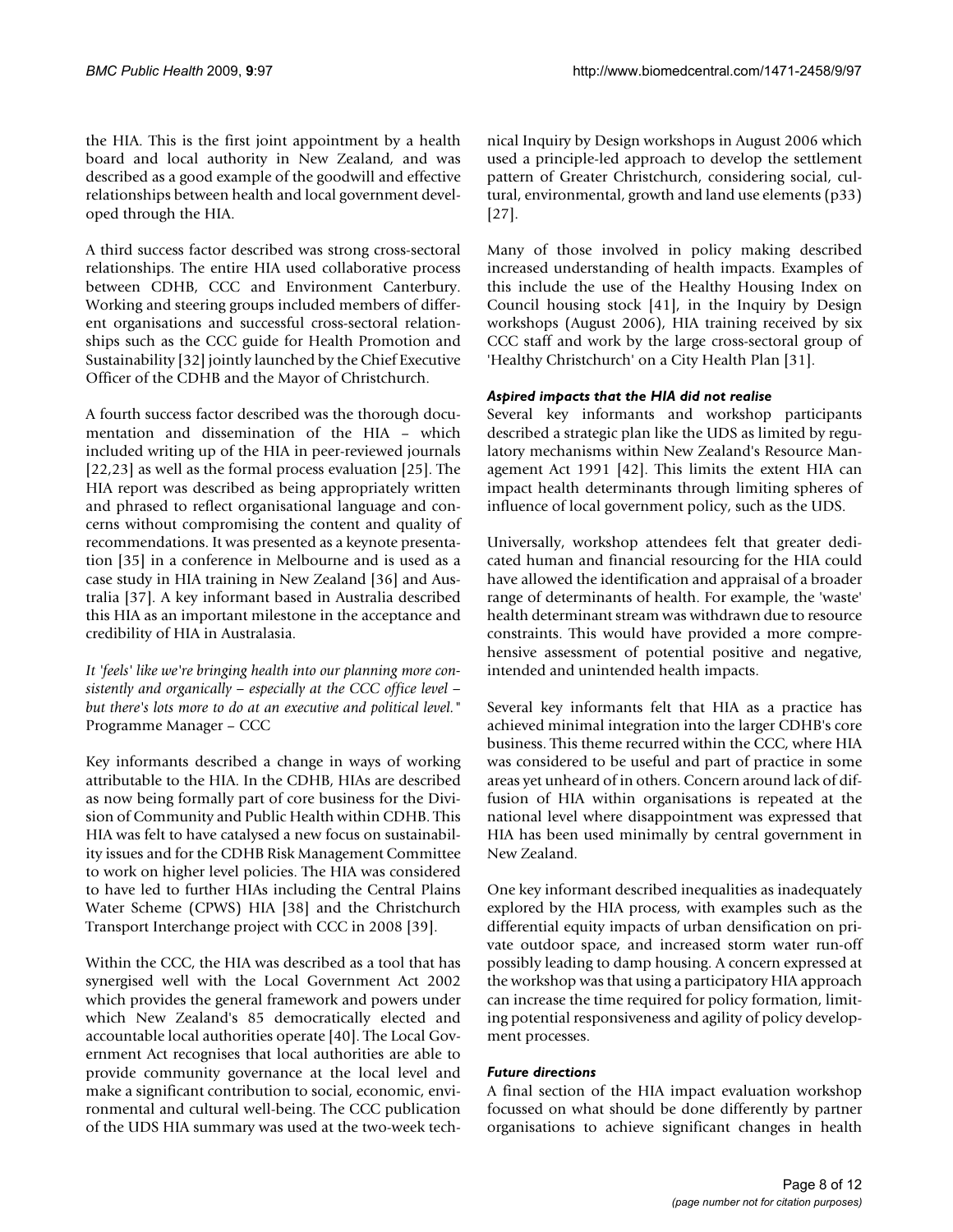determinants in the future. Ideas arising from the workshop included:

• Requiring public organisations, such as local government and DHBs, to engage with strategic partner organisations before writing Long Term Council Community Plans (LTCCP) and District Annual Plans so that policy impacts on health determinants are considered routinely. This would embed HIA in these processes at an early stage, which it is not required for the end product;

• Leaders of key partner organisations invite other leaders to share in formation of strategic vision and planning. This could expand to make collaborative work requisite, such as a percentage of each employees time is allocated to work in another organisation to achieve mutual shared objectives, secondments, and the development of common public information portals e.g. linked Intranet for all public agencies.

## **Discussion**

The paper sets out the process and impact evaluations of the UDS HIA providing a valuable addition to the sparse area of HIA research. Evaluation indicates the HIA was carried out with an effective process, requiring moderate resources to achieve significant direct and indirect impacts. These impacts are related to: policy change and organisational culture change among organisations involved in the HIA; improved cross-sectoral relationships; and increasing recognition of the HIA tool more widely in Canterbury and New Zealand. There are a number of important issues arising from these evaluations including the cost-effectiveness of HIAs, the role of HIAs in cross-sectoral work, enabling factors to increase uptake of HIA recommendations by decision makers, possible factors limiting further HIA impacts as well as methodological issues with these evaluations.

## *Cost of the HIA*

Resource use is rarely described, but has been summarised in three papers [43-45]. Other HIA estimates of project time are 684 project hours [46] and 2784 project hours (assuming eight hours per day) [47] Relative to the other HIAs that have reported on time investment, the project hours of the UDS HIA are modest.

Costs for HIAs are calculated in diverse ways and these are infrequently described, however attempts to summarise costing have been performed [43-45,48]. The London Health Observatory provides an HIA cost calculator tool at the following URL [http://www.lho.org.uk/viewRe](http://www.lho.org.uk/viewResource.aspx?id=9735) [source.aspx?id=9735.](http://www.lho.org.uk/viewResource.aspx?id=9735) This would be one method to standardise cost calculation and allow legitimate comparison between HIAs. The method used for cost calculation in the UDS HIA was very similar to that used in this online calculator. A summary of costs of HIAs in Europe in the last decade ranged from \$US 5720 to \$US180325 depending on the level and type of HIA but excluding desktop HIAs [44]. Other HIA costing estimates in the UK vary from \$US20000 [49] to \$US157700 [43]. As details are not provided on how these costs were calculated, or the dimensions of the HIA, comparison is difficult.

Details of cost are included in this paper to provide transparent information about the resources investment and to assist future cost utility analyses of completed HIAs.

The sums in Table 3 suggest that the Christchurch HIA cost of \$US42000 was moderate. It was performed with minimal direct funding (resources mostly 'in-kind'). The York study [45] sought to perform a cost – benefit analysis of HIAs. They were limited by the non-comparability of different HIAs (ranging from desk-top exercises to comprehensive primary data gathering), the difficulty in attributing impacts and outcomes specifically to HIAs and multiple factors extending the time and resources required for assessments. As others have suggested [43] HIAs are ill suited to formal cost-benefit analysis as many of the benefits of an HIA are indirect and in forms that cannot be easily measured. Summarising resource use described in the above papers, the costs of an HIA are linked primarily to the following factors: the dimensions of the HIA (rapid or comprehensive); the size of the issue being evaluated e.g. national versus local policy; the use of external consultants; and the extent of community consultation.

## *Cross-sectoral collaboration*

The importance of cross-sectoral collaboration described in key informant interviews and by workshop attendees is one of the key impacts of this HIA. It has facilitated further shared work, a joint position funded by health and local government and multiple examples of collaborative work. Cross-sectoral collaboration is a key indirect impact identified in other HIA papers [50-52]. However, despite such strong support, none of the three recommendations around intersectoral working groups in the HIA were included in the final UDS policy. Work for the first review of the UDS starts in 2009 and will look at general assumptions, institutional arrangements (including governance), and alignment with other agencies such as CDHB. This presents opportunities to review HIA recommendations.

Possible reasons for non-inclusion of the cross-sectoral recommendations are: the time and energy required for such groups to be representative and function well; feared loss of control by local government; regulatory restriction on cross-sectoral work (for example the RMA only permits public health authorities to submit on local authority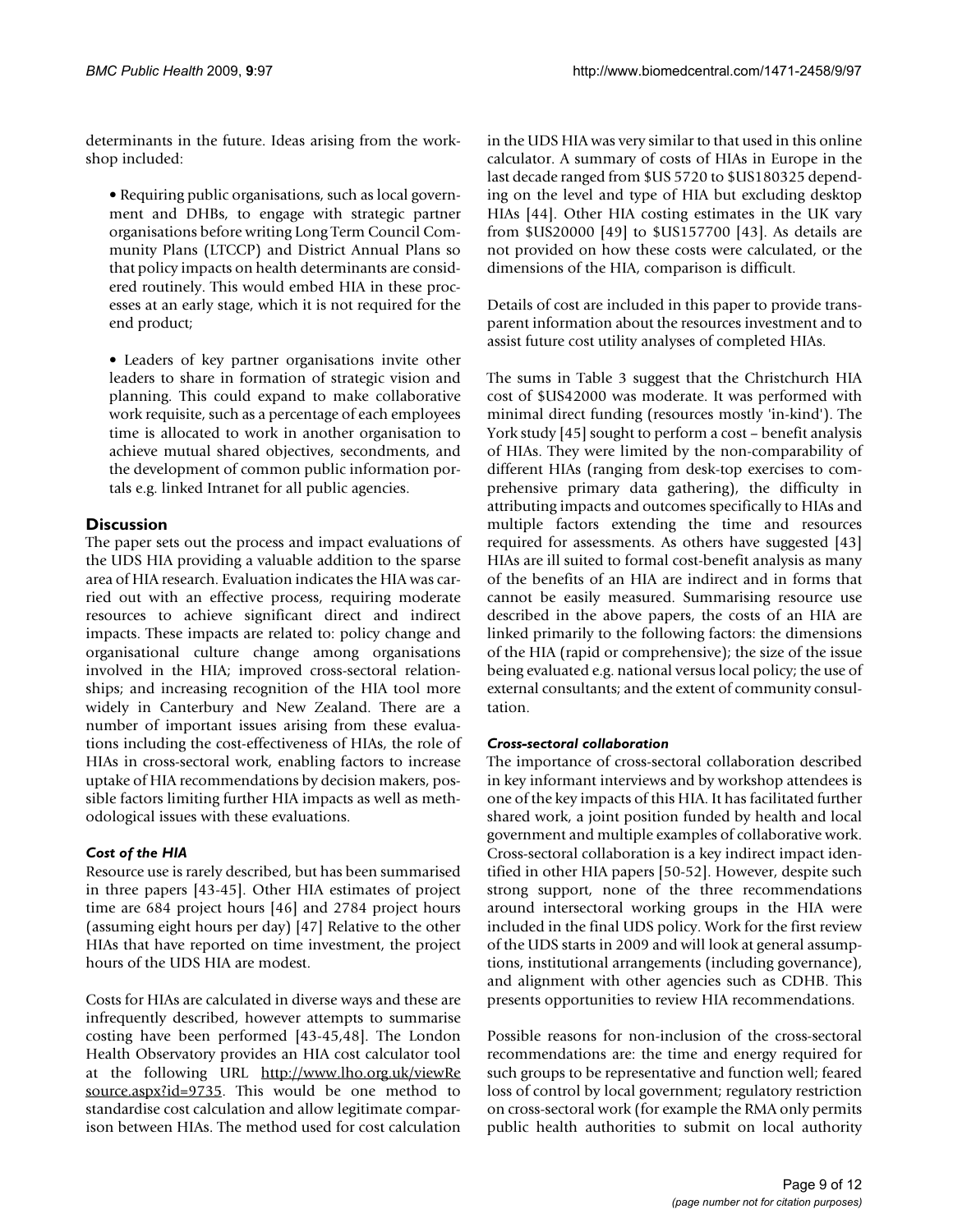regional policy via the Environment Court); and individual organisations' reporting constraints and tight timelines for projects meaning low priority for cross-sectoral work. These omissions in the UDS could lead to negative health impacts over time.

In New Zealand legislation (as elsewhere) there is a lack of clarity about which agencies have overall responsibility for determinants of health as they are intrinsically crosssectoral in nature. Yet individual legislation such as the Land Transport Act 2003, the Building Act 2004 and the Local Government Act 2002 do include public health objectives [53]. These provide incentives to some sectors to consider health impacts and determinants [54]. The new Public Health Bill also seems to provide increased opportunity for closer coordination between local government and public health authorities and could provide an institutional platform for HIA [53].

The potential for HIA as a bridge to increase cross-sectoral work has been increasingly recognised internationally and by the key players in this HIA. An analysis of a container port development that used a cross-sectoral approach [55] found benefits of: opening up contacts and working relationships within each organisation; shared expertise; opportunities to address a wider range of health impacts; pooled resources; and increased credibility with decision makers. Others have also described the importance of these indirect impacts of HIA [50,56] and particularly the links between research and decision making where the HIA process impacts on decision makers to increase community perspectives and health determinants, leading to pro-health policy.

## *Enabling factors for inclusion of HIA recommendations into the UDS*

Over two thirds (24 of 33) of the HIA recommendations were included in the final UDS policy. This HIA included all the enablers related to decision makers and policy process described by Davenport et al in their review of enablers in 88 HIAs [51]. These include: involvement of decision makers in conduct and planning of the HIA (they were present on both HIA steering and working groups); clear organisational commitment to HIA (dedicated HIA staff time and resources); the subject of the HIA not being controversial; tailored presentation of report and recommendations to reflect organisational concerns; and provision of realistic recommendations, some of which concur with other political drivers at the time (for example, concerns of Peak Oil and rising petrol prices in 2005 linked well to HIA Transport stream recommendations around Active Transport). The success factors of the Christchurch HIA identified during the impact evaluation workshop were leadership, dedicated resources, cross-sectoral relationships and thorough, tailored documentation and recommendations.

## *HIA recommendations not included in the UDS*

The absence of a health determinants focus in the Twenty Priority Actions of the UDS suggests that monitoring health determinants and outcomes is not considered a key responsibility of local authorities. Some local government planners argue health indicators are a sub-set of social indicators, yet explicit inclusion of health indicators could increase focus on health outcomes.

HIA has been described as particularly effective at increasing understanding of health determinants in local government settings in Australia [57] and New Zealand [58]. The effectiveness of the HIA to increase consideration of health determinants generally among urban planners has been described by many others [51,55,57,59]. In New Zealand the value of HIA in local government has been supported by statutory obligations of the Local Government Act 2002 which requires promotion of social, cultural, economic and environmental well-being.

This paper finds that the UDS HIA was an important tool which has supported changes in planning and policy among partner organisations, but also describes that impacts have been less than hoped for. Lack of diffusion of HIA within and across larger organisations was reported by CCC and CDHB, yet other informants suggest significant gains were achieved with this single HIA and subsequent HIAs in the region promise to build on this base. Others have described HIA uptake in "silos" in local government but suggest that effective HIAs lead to wider dissemination within organisations [57].

The concern expressed at the impact evaluation workshop that HIA can reduce responsiveness of policy making and increase time-frames for policy development has been described elsewhere [50,52,57]. Yet if HIAs are initiated and completed with appropriate time-frames in the policy or project development cycle, this may not be a problem. The UDS HIA was performed and reported in a timely fashion that did not slow policy making and its process in fact orchestrated consultation and generated data through both the Ma<sub>ori</sub> and social connectedness working groupss that were useful for the UDS policymakers.

Working party members described that while the HIA itself had strong leadership (facilitated by a strong steering committee with representation from local government and health), leaders of the HIA's partner organisations also needed conviction and enthusiasm for the HIA to achieve greater adoption. A review of ways that HIA can be made most useful to local government in New South Wales (NSW) echoes this. The author suggests selecting the best HIA steering committee and overcoming 'silos' in councils as two factors for HIA success in local government [57]. This review supports the importance of HIA as an advocacy tool to change priorities to support health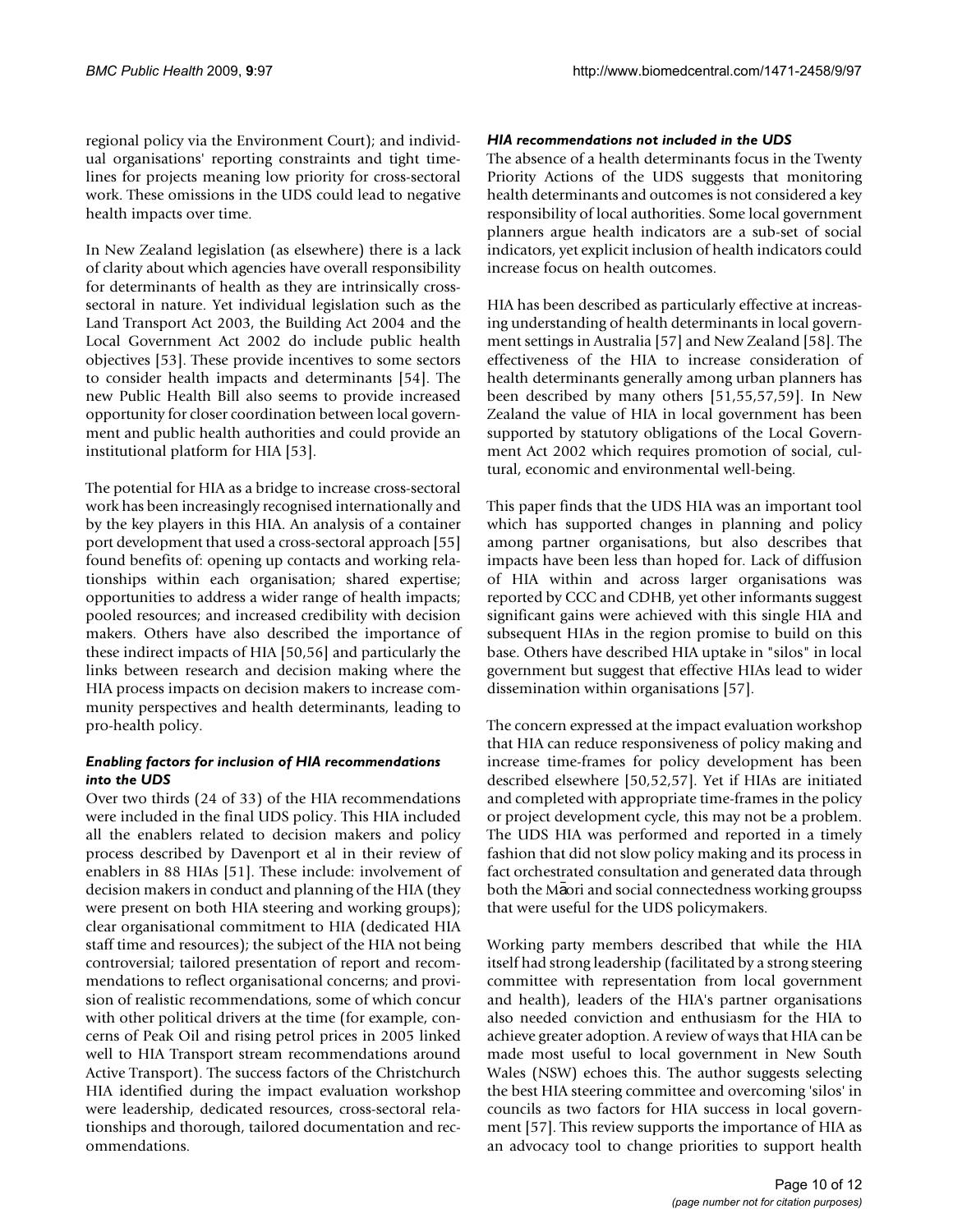and improved relationships between health and local government.

#### *Limitations of this evaluation*

This evaluation used a multi-method qualitative methodology to gather information on the impacts of the HIA. The depth and breadth of the analysis was potentially limited by the unavailability of three identified key informants for interview and competing work priorities limiting participation at workshops. The evaluator was an employee of CDHB at the time of the process evaluation, which may have influenced the candour of participants and therefore influenced the analysis.

## **Conclusion**

The HIA of the Draft Greater Christchurch UDS was broadly successful and effective with significant direct and indirect impacts. It strengthened cross-sectoral partnerships which have led onto further initiatives, including a new position created for a Public Health Physician in the Christchurch City Council, and work commenced by CDHB and CCC on a City Health Plan and subsequent **HIAs**.

This HIA has contributed to a more prominent role for health on the local government agenda and improved knowledge of a social determinants model of health by non-health professionals and the public. Significantly, the majority of the HIA recommendations have been adopted by the policy body – the Greater Christchurch Urban Development Forum. The HIA process has also contributed to policy implementation such as amendments to the NRRP [30]. There has been improved engagement and relationship with Maori, illustrated through improved consultation mechanisms between health, local government and Maori.

Permeation of a health determinants approach (as provided by the HIA tool) into the tissue of the larger UDS partner organisations is yet to happen. Currently 'health' organisations continue to be dominated by health services provision with little focus on changing health determinants. Ongoing and even greater commitment to changing health determinants by health and local government is essential to achieve long-term health outcomes.

The inclusion of the health determinants defined in this HIA into the long-term Greater Christchurch UDS increases opportunity for a healthy urban environment, and therefore healthy citizens of the Greater Christchurch area. This paper adds to the limited literature that evaluates HIAs. It evaluates the UDS HIA as a generally highly successful process, with significant impacts that achieved its purposes. This in turn can increase the confidence of policy makers and funders in the value HIA as a tool that can lead to improved health for the community.

#### **Abbreviations**

CCC: Christchurch City Council; CDHB: Canterbury District Health Board; HIA: Health Impact Assessment; UDS: Urban Development Strategy.

#### **Competing interests**

The authors declare that they have no competing interests.

## **Authors' contributions**

KM responsible for methods, primary research and first draft of paper and revision of subsequent drafts. BHR supported with literature review, drafting of the paper and revision of subsequent drafts.

#### **Acknowledgements**

The process evaluation was funded by Community and Public Health, CDHB, while the Ministry of Health's Health Impact Support Unit funded the impact evaluation. Both evaluations were supported by Dr Anna Stevenson (CCC and CDHB) and Karen Banwell (CCC). Review of this paper was provided by Paula Hawley-Evans, Health Impact Support Unit, Ministry of Health, New Zealand and Dr Louise Signal (School of Medicine, University of Otago, Wellington).

#### **References**

- 1. European Centre for Health Policy: **Health impact assessment:** main concepts and suggested approach. [www.euro.who.int/document/pae/gothenburgpaper.pdf](http://www.euro.who.int/document/pae/gothenburgpaper.pdf)]. Brussels: WHO Regional Office for Europe
- 2. Signal L, Durham G: **Health Impact Assessment in the New Zealand policy context.** *Social Policy Journal of New Zealand* 2000, **15:**11-26.
- 3. Mahoney M, Morgan RK: **[Health Impact Assessment in Aus](http://www.ncbi.nlm.nih.gov/entrez/query.fcgi?cmd=Retrieve&db=PubMed&dopt=Abstract&list_uids=11379436)[tralia and New Zealand: an exploration of methodological](http://www.ncbi.nlm.nih.gov/entrez/query.fcgi?cmd=Retrieve&db=PubMed&dopt=Abstract&list_uids=11379436) [concerns.](http://www.ncbi.nlm.nih.gov/entrez/query.fcgi?cmd=Retrieve&db=PubMed&dopt=Abstract&list_uids=11379436)** *Promotion & Education* 2001, **8(1):**8-11.
- 4. Ministry of Health: **Health Impact Assessment Guidelines.** Wellington, New Zealand: New Zealand Ministry of Health; 1995.
- 5. Public Health Advisory Committee: **A guide to Health Impact Assessment: a policy tool for New Zealand.** Wellington, New Zealand: National Health Committee; 2005.
- 6. Ministry of Health: **The New Zealand Health Strategy.** Wellington, New Zealand: Ministry of Health; 2000.
- 7. Duhl LJ, Sanchez AK: **Healthy cities and the city planning process – a background document on links between health and urban planning.** Copenhagen, Denmark: World Health Organisation – Regional Office for Europe; 1999.
- 8. Sclar E, Northridge ME: **[Property, politics, and public health.](http://www.ncbi.nlm.nih.gov/entrez/query.fcgi?cmd=Retrieve&db=PubMed&dopt=Abstract&list_uids=11441720)** *American Journal of Public Health* 2001, **91(7):**1013-1015.
- 9. Turshen M: *The politics of public health* London: Zed Books; 1989.
- 10. Harris-Roxas B, Harris P: **[Learning by doing: the value of case](http://www.ncbi.nlm.nih.gov/entrez/query.fcgi?cmd=Retrieve&db=PubMed&dopt=Abstract&list_uids=17949583) [studies of Health Impact Assessment.](http://www.ncbi.nlm.nih.gov/entrez/query.fcgi?cmd=Retrieve&db=PubMed&dopt=Abstract&list_uids=17949583)** *NSW Public Health Bulletin* 2007, **18(9–10):**161-163.
- 11. Joffe M, Mindell J: **A framework for the evidence base to support Health Impact Assessment.** *Journal of Epidemiology & Community Health* 2002, **56(2):**132-138.
- 12. Quigley RJ, Taylor LC: **[Evaluation as a key part of Health](http://www.ncbi.nlm.nih.gov/entrez/query.fcgi?cmd=Retrieve&db=PubMed&dopt=Abstract&list_uids=12894325) [Impact Assessment: the English experience.](http://www.ncbi.nlm.nih.gov/entrez/query.fcgi?cmd=Retrieve&db=PubMed&dopt=Abstract&list_uids=12894325)** *Bulletin of the World Health Organization* 2003, **81(6):**415-419.
- 13. Quigley RJ, Taylor LC: **[Evaluating Health Impact Assessment.](http://www.ncbi.nlm.nih.gov/entrez/query.fcgi?cmd=Retrieve&db=PubMed&dopt=Abstract&list_uids=15530933)** *Public Health* 2004, **118(8):**544-552.
- 14. Taylor L, Gowman N, Quigley R: **Evaluating Health Impact Assessment.** London: Health Development Agency; 2003.
- 15. Taylor L, Quigley R: **Health Impact Assessment A review of reviews.** London: Health Development Agency; 2002.
- 16. Greater Christchurch Urban Development Forum: **Greater Christchurch Urban Development Strategy – So many options which will you choose?** Christchurch, New Zealand: Christchurch City Council; 2004.
- 17. Joffe M: **[How do we make Health Impact Assessment fit for](http://www.ncbi.nlm.nih.gov/entrez/query.fcgi?cmd=Retrieve&db=PubMed&dopt=Abstract&list_uids=12909417) [purpose?](http://www.ncbi.nlm.nih.gov/entrez/query.fcgi?cmd=Retrieve&db=PubMed&dopt=Abstract&list_uids=12909417)** *Public Health* 2003, **117(5):**301-304.